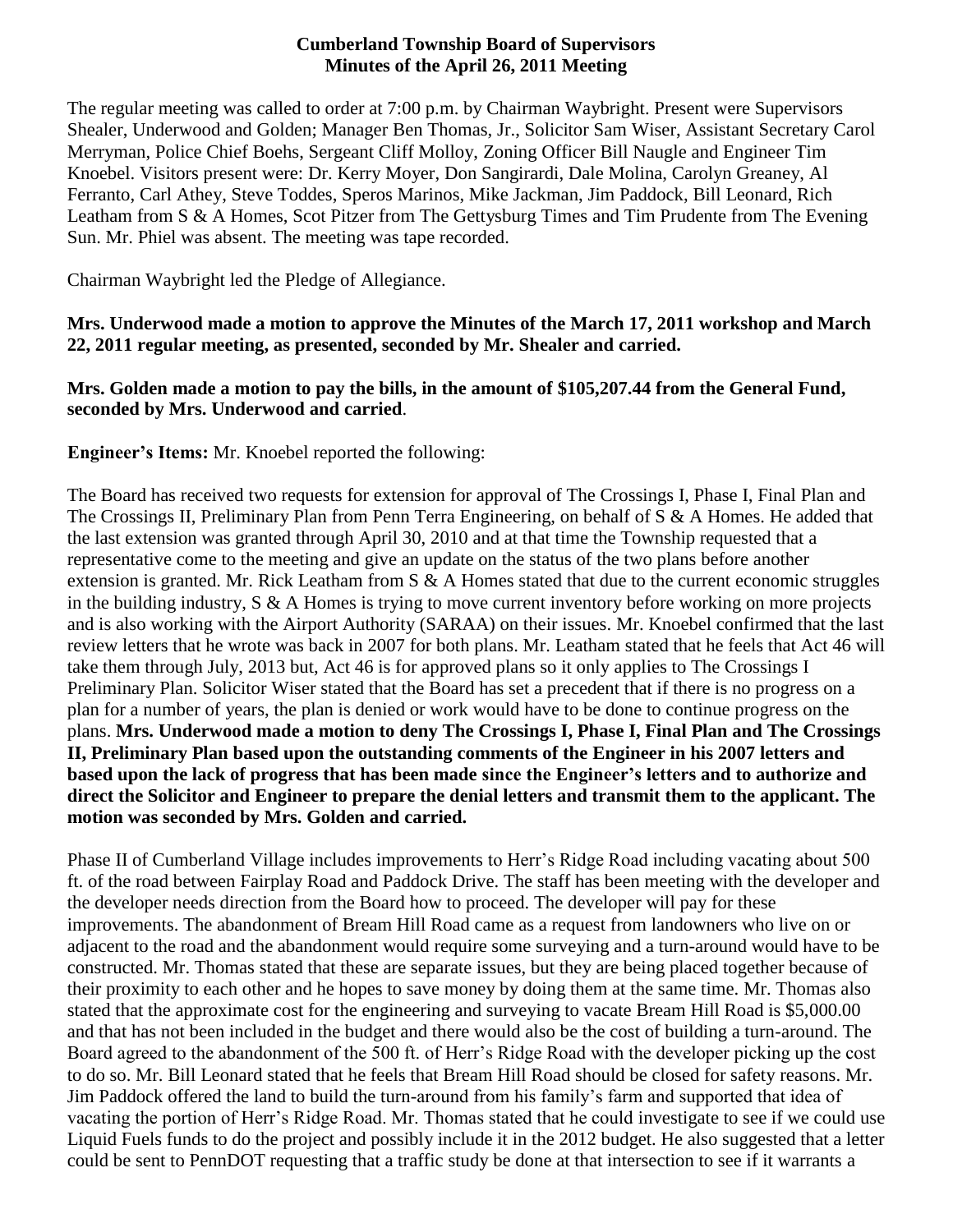"No Left Turn". He added that the Township would not have to pay for the study, but they would have to pay for the signage which would be minimal. **Mrs. Underwood made a motion to authorize staff to write a letter to PennDOT requesting a study of both intersections of Fairfield Road and Bream Hill Road for turning movements seconded by Mr. Shealer and carried.** 

Solicitor Wiser stated that the legal requirements for vacating a road are to publish a notice of the Township's intention to vacate the road, draft and advertise an ordinance that must contain a legal description of the road that is being closed and the legal description is a meets and bounds description of the portion of the road being closed. He added that after the ordinance is adopted the property owners must receive a certified notice and they have the ability to appeal to the Court of Common Pleas.

The ownership of the roads in Patriot's Choice was discussed. Mr. Knoebel reported that the developer has made requests for dedication in 2009 and 2010 and they were given lists of items that needed to be taken care of before the Township would take dedication of the roads. He stated that they are in the process of installing handicap assessable sidewalks and the final loop of the development needs final paving. Mr. Knoebel stated that the Township does still hold bond money for the completion of the roads. Mr. Thomas asked if the Township is obligated to take dedication of the roads and Solicitor Wiser stated that the roads would have to be built to the Township's specifications and it would also depend upon what was agreed upon in the Developer's Agreement. Mr. Jackman of the Patriot's Choice Homeowner's Association stated that the residents would be very disappointed if the roads do not become Township roads. Solicitor Wiser will report back to the Board on this issue.

Mrs. Golden asked if there was a follow-up on the Comfort Suites amending their Land Development Plan. Mr. Knoebel stated that the Township does hold bond money for the completion of the plan, but there is no deadline for them to do this. Mr. Knoebel will follow up on this item with Mr. Thomas.

### **Public comment:**

Mr. Speros Marinos reported that there is re-surveying taking place at the Comfort Suites. He also asked if the Historical Society could set up a table at the Township's Local Government Open House and Chairman Waybright acknowledged that they could. Mr. Marinos also asked that the Historic Architectural Review Board meet to reorganize and for training.

Mr. Jim Paddock read a statement regarding his re-appointment to the Township's Planning Commission. He stated that he received a phone call and was told that he was not going to be re-appointed and he asked that the other members of the Planning Commission be allowed to have input on this decision.

Mr. Don Sangirardi spoke in support of Mr. Paddock.

Mr. Al Ferranto asked that Steve Toddes remain on the Park and Rec Committee. Mr. Ferranto also expressed concern about several things that he read in the Township's 2010 Audit. Lastly, Mr. Ferranto asked if the Township had received Adams County's comments on the proposed Zoning amendments and Mr. Thomas stated that based on what is decided tonight, the comments may be moot. Mr. Ferranto read the comments from Adams County Office of Planning and Development from their 2003 review of the Zoning Ordinance. He asked the Board to put Jim Paddock on the committee working on the Zoning amendments.

## **Police Report:**

Police Chief Boehs presented a written and oral report of police activities for the month of April including 404 complaints, 65 combined arrests, 84 traffic stops, 10 traffic accidents and 10,172 patrol miles. He added that they assisted other agencies 12 times and they were assisted 5 times. Chief Boehs reported that the public needs to be mindful because they do not read about or hear about a lot of their cases because of protecting the victims and because they are still under investigation. He reported that there has been a sharp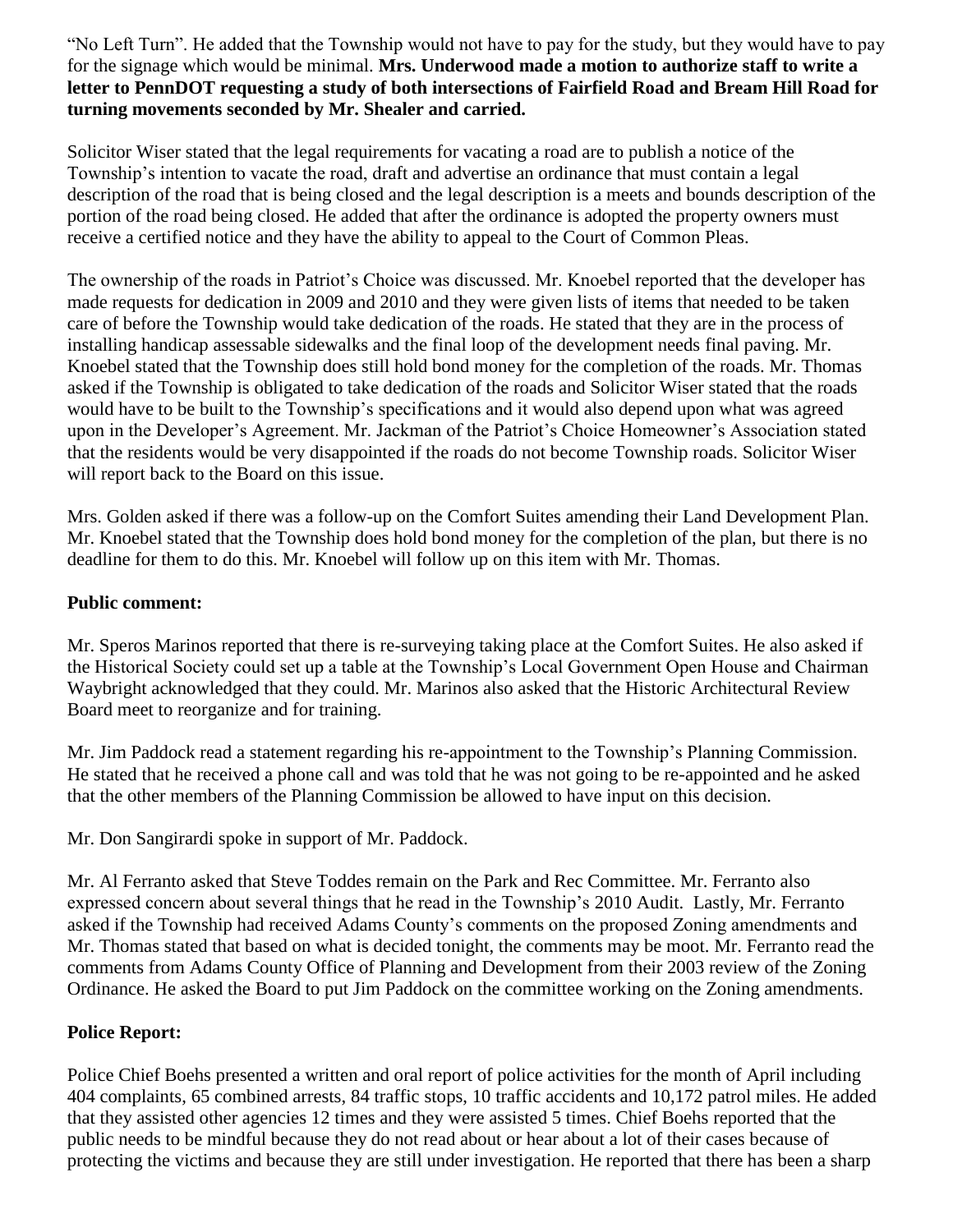increase in domestic violence, sexual assaults and gang member activity.

# **Active Business:**

Dr. Kerry Moyer presented the Final Strategic Plan Report and gave a brief overview. He reported that they looked at the demographics of the Township in great detail, potential economic development opportunities and each department in the Township with some special attention to the Police Department. He added that the Pennsylvania Economy League prepared a fiscal report and many of their suggestions have already been implemented. The Board thanked Dr. Moyer for his work on the plan. Mr. Thomas suggested that the Board spend some time at a workshop going over the report.

Mr. Thomas reported that he has received the Belmont Road Bridge Agreement from Adams County and it will be reviewed by the Board and Solicitor.

Mr. Thomas also reported that it is in the Township's best interest both financially and liability wise, to have a Special Details Policy for the Police Department. The policy may include escrow agreements and payments to the Township for the Police services. Solicitor Wiser added that the policy gives the Board the authority to review and approve the request for the Special Detail. **Mrs. Golden made a motion to adopt Cumberland Township Police Department General Order 1.7.2. regarding Special Details seconded by Mrs. Underwood and carried.**

Mr. Thomas presented a proposal to reinvent the review period and review program for the proposed Zoning amendment and this was reviewed in detail at the workshop and has been presented to the Planning Commission. The Plan consists of two phases; the first being some written amendments that could hopefully be acted upon within the next three months. The second phase includes the changes to the Zoning map and will take essentially the rest of the year to complete. The Chairman will appoint a review committee made up of various groups that will meet to review the changes and hold one or more Public Open Houses prior to the actual Public Hearing on the amendments. Several residents indicated that they wanted to attend the committee meetings and Chairman Waybright stated that he will get back to them on that request. **Mrs. Underwood made a motion to approve the Cumberland Township Zoning Amendment Review Proposed Action Plan seconded by Mr. Shealer and carried.**

The next item on the agenda was the reactivation of the Park and Rec Committee. Mr. Thomas reported that he has begun contacting the people who were on the original committee and he asked the Board to think about the committee's mission. He stated that the Township has the Topper property and the Gettysburg Regional Recreation Study now complete and could be reviewed. Mr. Shealer added that the Township does have some commitments for property along Marsh Creek for a hiking/biking trail. Mr. Thomas will write a Mission Statement for the committee and continue making contacts. **Mr. Shealer made a motion to table the appointments to the Park and Rec Committee until the Manger gets responses back seconded by Mrs. Underwood and carried.**

## **New Business:**

Mr. Thomas reported that the Driveway Slope Ordinance is ready for the Board's review so the Solicitor can move forward with the required advertising. He summarized that the current ordinance restricts the slope to no greater than 5% and this would be amended to restrict the slope to no greater than 8% within 25ft. of the street right-of-way line and possibly 10% if approved by the Engineer and Road Superintendent. **Mrs. Underwood made a motion to begin the process of amending the Driveway Slope Ordinance seconded Mr. Shealer and carried.**

Mr. Thomas reported that, based on some comments in the previous audit and audits, he has authored an Investment and Deposit Policy for Cash/Investment Account 01 through 35 and it establishes a Policy, Scope, Delegation of Authority, Performance Standards, Internal Controls and Prudence. The auditors have